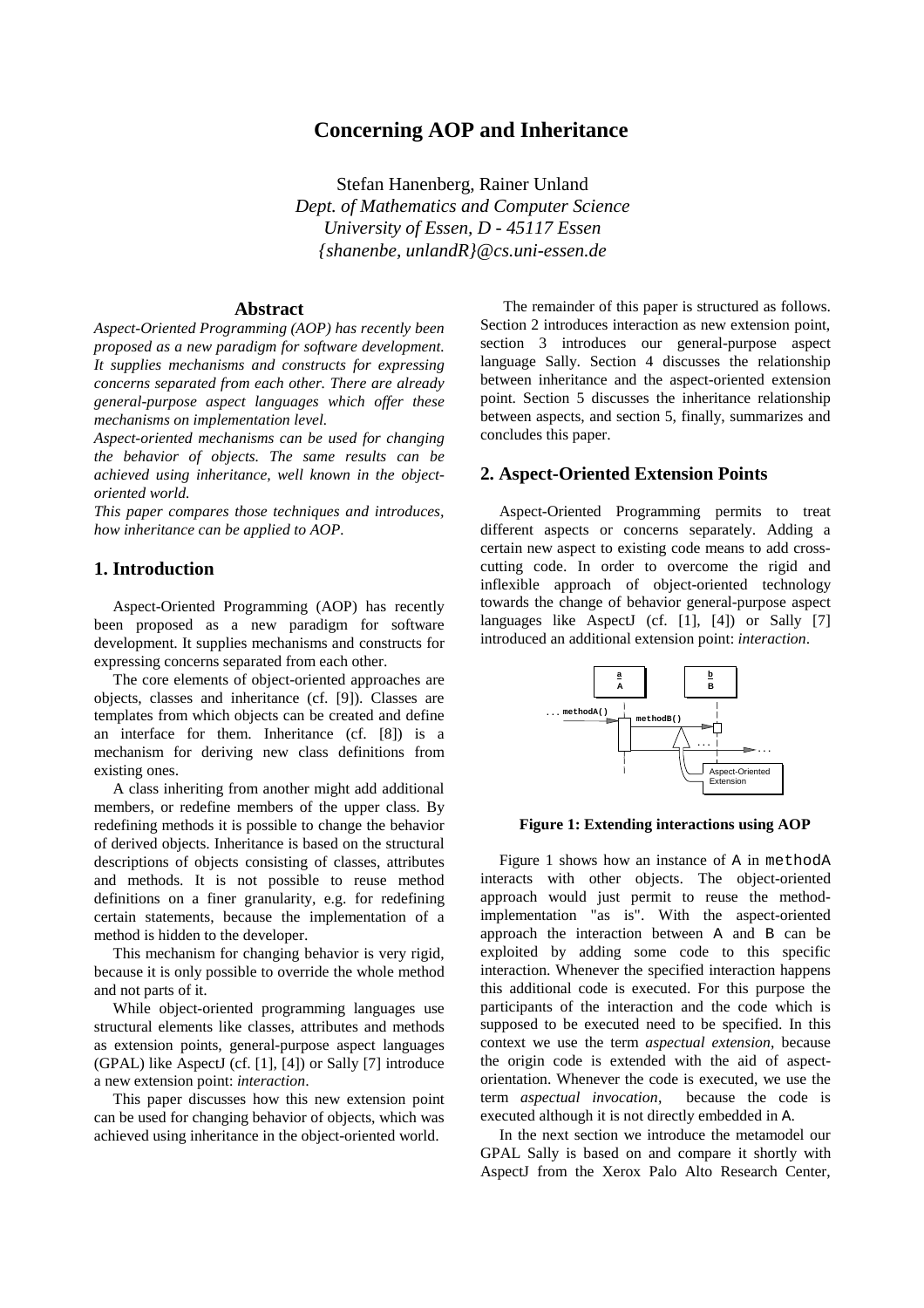which is the most popular and well-established aspect language.

# **3. Metamodel of Sally**

We will introduce the metamodel for our GPAL Sally "bottom-up" what means, that we show how interaction can be specified before we explain what aspects consist of.

### **3.1. Join Points**

Sally defines join points as participants of an interaction and is in that way contrary to the definition from AspectJ, which introduces join points as "principled points in the execution of the program" [4].

A participant of an interaction is always a method, which is defined in Sally via a 4-tupel consisting of the class identifier, the return type identifier, the method name and the parameter type identifiers.

So, a valid join point in Sally is: joinpoint j1 {"B", "void", "methodB", ""}.

## **3.2. Pointcuts**

Pointcuts specify interactions which can be used as extension points. Thereto pointcuts are combinations of join points. AspectJ defines these combinations as boolean expressions of join points. However, in Sally a pointcut is a combination of exactly 2 join points: one for the caller and one for the receiver.

For example, specifying a pointcut for the interaction between methodA of an instance of A and methodB of an instance of B can be done in Sally as follows:

```
joinpoint c {"A","void","methodA", ""};
joinpoint r {"B", "void", "methodB", ""};
pointcut p1 {c, r};
```
This defines two join points  $c$  and  $r$ , and a pointcut p1, which defines c as the caller and  $r$  as the receiver. Although there is an additional effort to define each named join point the advantage of this approach is that every join point can be used in arbitrary many pointcuts without redefining it. We speak of an *activated pointcut* whenever a point in the execution of a program is reached which matches a specified pointcut.

While join points and pointcuts are used to specify interactions, the action taking place at this interaction has to be specified by using pointcut methods.

### **3.3. Pointcut methods**

Pointcut methods specify the code that is meant to be executed whenever certain interactions happen. A pointcut method, therefore, is the cross-cutting code because it may be executed at numerous execution points in the program. We use the term *pointcut method* because they are invoked whenever a certain pointcut is activated. AspectJ calls such a method an *advice*.

The declaration of a pointcut method must define at what pointcuts it is meant to be executed. So, every pointcut method refers to one or more pointcuts. Additionally, it must specify at what point in time it is supposed to be executed: a pointcut method may either be executed *before* or *after* a certain interaction happens or may even *replace* the invoked method.

In AspectJ pointcut methods are defined as follows:

```
before(): aPointcut() {
     ...do something...
}
```
This pointcut method is executed before the pointcut aPointcut is activated. AspectJ does not use named pointcut methods. We regard that as a disadvantage because a pointcut method is a special method which is invoked whenever a pointcut is activated. Without regarding pointcut methods as special methods it would not be possible to specify pointcuts that have a pointcut method as an participants of an interaction. That is the reason why AspectJ does not allow to declare join points which refer to pointcut methods.

To avoid such problems pointcut methods in Sally are named methods. Moreover, the metaclass PointcutMethod extends the metaclass Method. So, the Sally version of the above pointcut method definition is:

```
public void beforeAPointcut(...)
     before aPointcut {
      ...do something...
}
```
The pointcut method modifier (keyword "before" in our example) is an attribute of the relationship between pointcut methods and pointcuts (figure 2) and declares at what point in time in relation to the interaction a pointcut method is invoked.

#### **3.4. Aspects**

In general-purpose aspect languages aspects are constructs which contain those fragments of code, which cross-cut numerous decomposition units or modules.

On the implementation level aspects are constructs which consist (in Sally) of attributes, methods, join points, pointcuts, and pointcut methods (figure 2). In AspectJ join points are not part of the aspect, however, part of the pointcut.

Based on that model it is possible to distinguish between classes and aspects. An aspect has in addition to attributes and methods join points, pointcuts, and pointcut methods. So, the metaclass Aspect is supposed to extend the metaclass Class.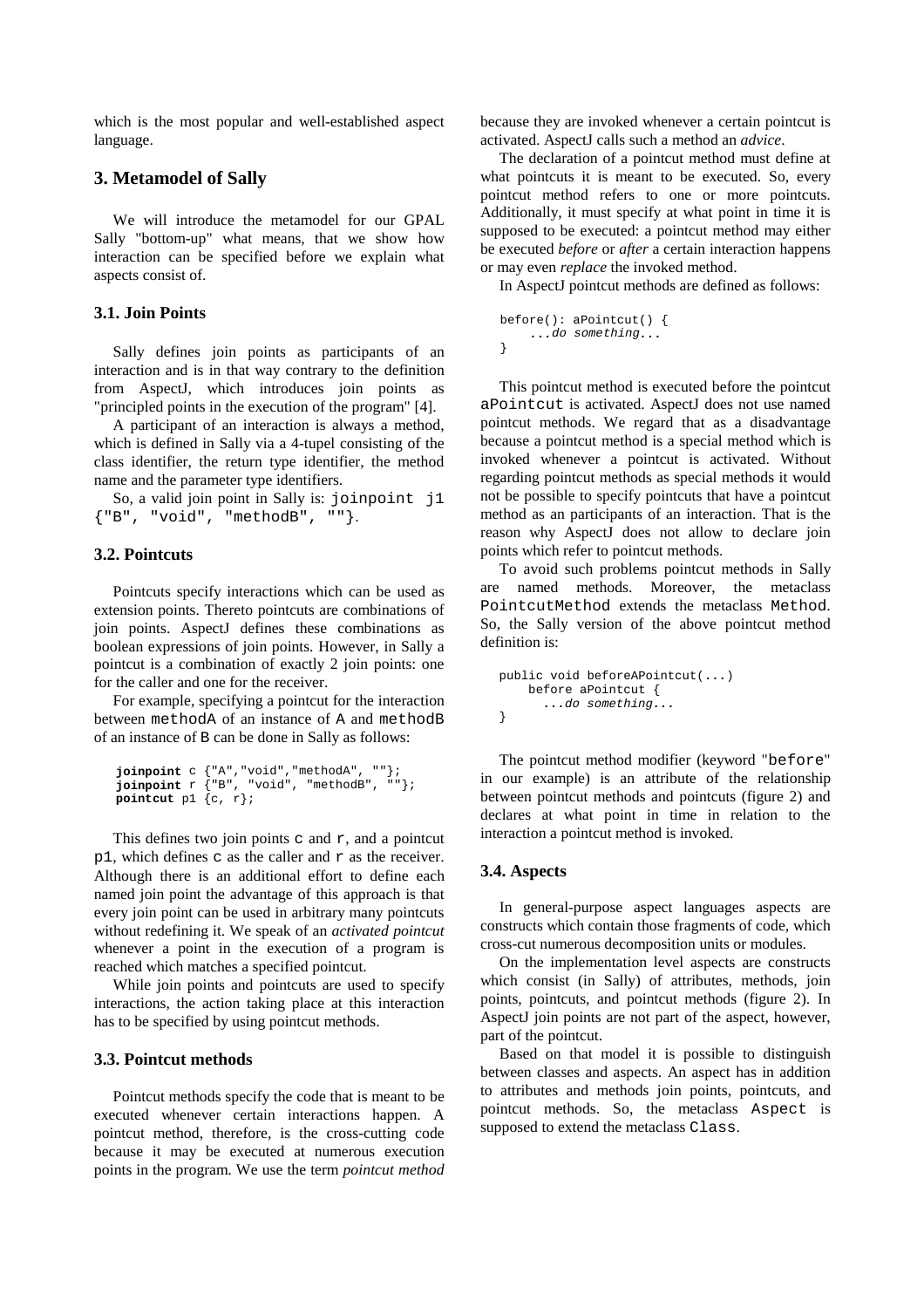```
aspect ExtendeAB {
  joinpoint j1 {"A", "void", "methodA", ""};<br>joinpoint j2 {"B", "void", "methodB", ""};<br>pointcut p1 {j1, j2};
    public void beforePM(...)
       before p1 {
          ...do something...
    }
}
```
The code example above shows a valid aspect declaration for the example in figure 1. Before an instance of A in method methodA() sends a message methodB() to an instance of B the pointcut method beforePM is invoked. This is an aspectual extension to the interaction between A and B.



**Figure 2:** GPAL Metamodel

We didn't regard the parameters used in a pointcut method, because it is not necessary for the further discussion.

#### **4. Aspectual Extension versus Inheritance**

Aspectual extension is a way to change the behavior of objects. Design patterns like *template method*, *strategy* or *decorator* (cf. [2]) have the same intention and make exhaustively use of inheritance. In that way it is necessary to discuss, how inheritance relates to aspectual extension.

Based on out metamodel aspects are some "special classes" which have three additional members: join points, pointcuts and pointcut methods. So it is also necessary to discuss how the inheritance relationship between aspects is influenced by those new members. Part of this discussion is, how mechanisms like overriding methods can be mapped to aspect-oriented programming.

Aspectual extensions can be used for changing, adding or replacing behavior. In this way aspectual extension is quite similar to inheritance which allows to override and overload methods. The difference between both techniques is, that inheritance is an abstraction principle for all of its objects. So all objects created from a certain class behave all the same and in that way the behavior of an object depends on its type. In contrast to that aspectual extension based on Sally can be adopted for interaction between objects of a certain type. So the behavior of objects no longer depends only on its type, but also on the type of those objects whose messages are received. Aspectual extension doesn't introduce a new type for modifying behavior.

However, AspectJ does not allow to specify both participants of an interaction and in that way, the behavior of an object does not depend on both participants of an interaction.

Our aspect language Sally doesn't allow to introduce new attributes or methods. Other GPALs like AspectJ allow to add members using *introductions* (cf. [4]). In this section we will neglect the possibility to add new members and compare inheritance and aspectual extension regarding the possibility to adopt behavior.

### **4.1. Single Inheritance**

In the Sally-example below the pointcut method pcm is executed before any arbitrary object sends the message getX() to an instance of A. As long as no other aspects are registered at A, all of its instances behave as defined there.

```
aspect ExtendedA {<br>
joinpoint j1 {"*", "*", "*", "*"};<br>
jointcut p1 {j1, j2};<br>
eintcut p1 {j1, j2};
    public void pcm(...) before p1 {
          ...do something...
    }
}
```
Almost the same result might be achieved creating an subclass of A and overriding method  $getX()$ . This assumes the existence of late binding in the underlying programming language. The following example is written in Java and assumes A to be a valid class.

```
class ExtendedA extends A {
  public Integer getX(...) {
      ...do something...
      return super.getX();
   }
}
```
The difference between both approaches is, that the aspectual extension works on the same objects of type A. It does not need an instance of ExtendedA to be created. Using inheritance leads to change the code responsible for creating instances of A. Creational patterns (cf. [2]) reduce this problem. If no such design patterns are used, the effort might be immense. So the main distinction between aspectual invocation and inheritance is, that the extensions can be done without changing the code responsible for creating objects.

The example used a *before* pointcut method. So the code is executed before the interaction between the participants takes place. Another kind of pointcut method is *after*, which enforces the method to be executed after the interaction takes place. Before and after pointcut methods can be used for adding behavior without changing the predefined implementation.

As long as the aspectual invocation does not influence the execution of the target method for example by changing the actual parameters, the usage of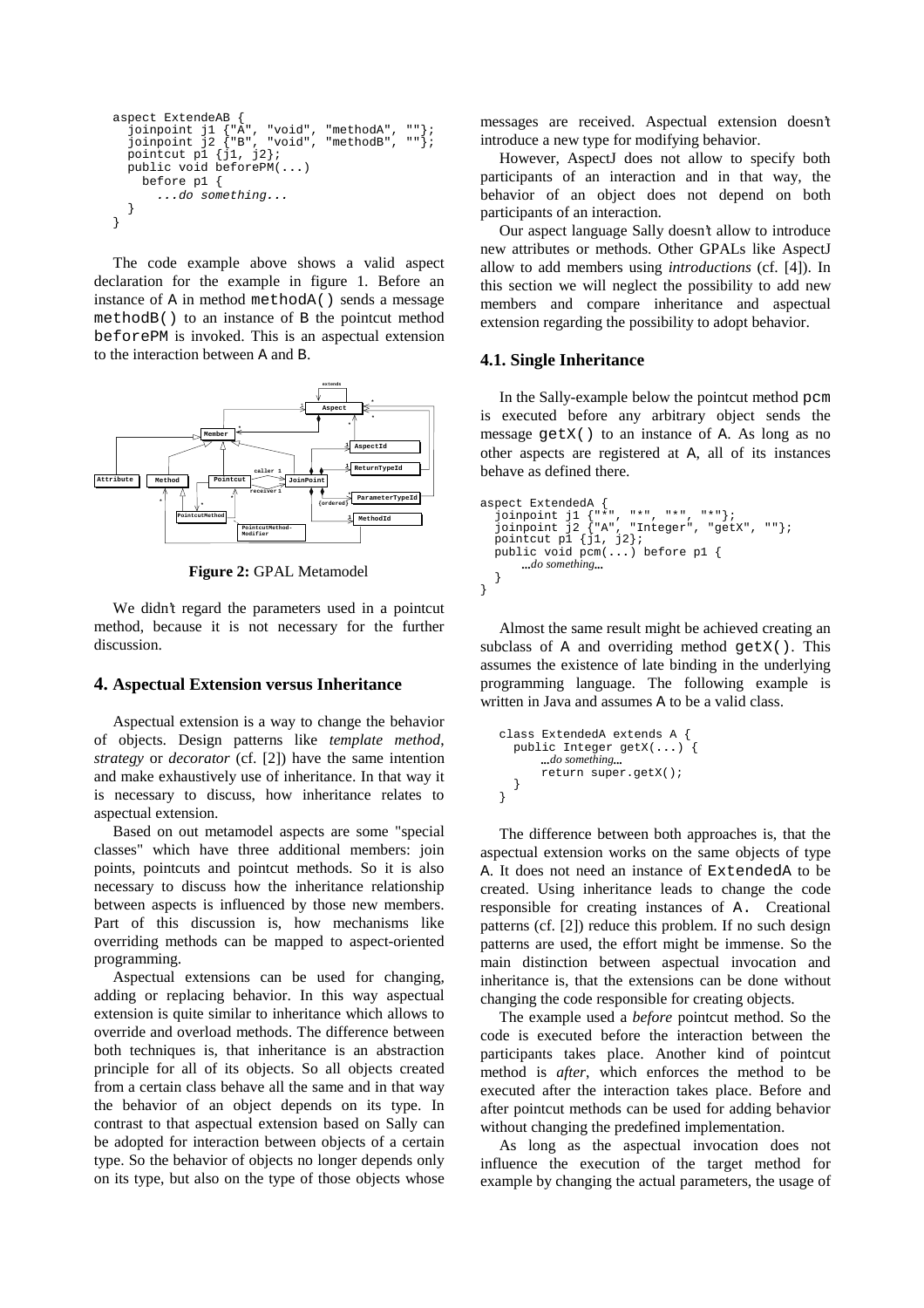before and after pointcut methods can be compared to *strict inheritance* (cf. [10]): the extension is behavior compatible but enforces the execution of some additional code.

The third kind of pointcut method is *instead*, which replaces the receiver's method implementation. Aspectual extension based on instead pointcut methods can be compared to overriding a method without referring the origin implementation. It depends on the developer if the new implementation is behavior compatible or not. The current GPALs don't supply any mechanism to guarantee the compatibility of behavior.

The example we introduced had some specific characteristics:

- the execution of the pointcut method was independent of caller's type
- the pointcut method was related to exactly one pointcut

As long as the executed code is independent of the caller inheritance can be used instead of aspectual extension for purposes of adopting behavior. If the code to be executed depends on the caller, inheritance alone is not sufficient. In this case the caller has to be identified by the receiver, so the caller has to send an additional this-parameter with the message. The overridden method has to decide with the aid of this parameter how to behave.

If the pointcut method is related to exactly one pointcut and that pointcut relates to exactly one join point, the result achieved is similar to single inheritance. Otherwise the pointcut method is executed at several join points. Pointcut methods executed at more than one pointcut can be compared to the usage of multiple inheritance.

#### **4.2. Multiple Inheritance**

The programming language Java which is the basis for the GPALs Sally and AspectJ doesn't support multiple inheritance for implementation reuse. For this reason we will discuss the relationship between aspectual extension and multiple inheritance on a more abstract level.

```
aspect ExtendedAB \{ ioinpoint il \{***joinpoint j1 {"*", "*", "*", "*"};<br>joinpoint j2 {"A", "Integer", "getX", ""};<br>joinpoint j3 {"B", "Integer", "getX", ""};<br>pointcut p1 {j1, j2};<br>pointcut p2 {j1, j3};
     public Integer pcm(...) instead p1,
                                                              instead p2 {
              ...do something...
   }
```
In the example above the pointcut method pcm is executed whenever an instance of A or B receives a message getX().

This adoption of behavior can also be done creating a new subclass of A and B and override method getX() (figure 3).

Although using multiple inheritance seems to be similar to aspectual extension, there are a lot of differences. Multiple inheritance introduces a new type ExtendedAB, which combines the interfaces of A and B. However, aspectual extension just leads to a new implementation of getX() without changing the interface. Using multiple inheritance assumes the underlying programming language to handle name collisions (cf. [6]). Such a mechanism is not needed by aspectual extension, because is doesn't combine any methods so name collisions can not happen.



**Figure 3. Multiple Inheritance**

The aspect-oriented examples discussed here used concrete join points. If join points are abstract, then the registration of aspects depends on, how they are defined in subaspects. That means the aspect's implementation is done, but leaves it open to the developer what aspects should be extended. This mechanism is similar to mixinbased inheritance, what we will discuss in the next section.

#### **4.3. Mixin-based Inheritance**

A mixin is an abstract subclass that may be used to specialize the behavior of a variety of parent classes [2]. Mixin classes don't have superclasses and are not therefore structurally bound to any specific place in the inheritance hierarchy [8]. Whenever a certain class extends a mixin, it becomes part of the inheritance structure. So the place in the inheritance hierarchy is not fixed by the mixin itself, but by classes, which extend them.

Like in the sections before we neglect the fact, that mixins allow to introduce new members. Instead we concentrate on how mixins can be used to change the behavior of predefined classes.

Let's assume we have 2 classes A and B, both supplying a method getX() with return type Integer. If the implementation of getX() has to be replaced it might be done using single inheritance (a new subclass of A and a new subclass of B) or multiple inheritance (a new class inheriting from A and B).

The first approach has the disadvantage of redundant code, the other one combines the interfaces of A and B together in a subclass.

In this situation the usage of mixins might be more appropriate. A new mixin class implementing getX() has be to created and whenever a new subclass of A or B is needed, this class extends either A or B and the mixin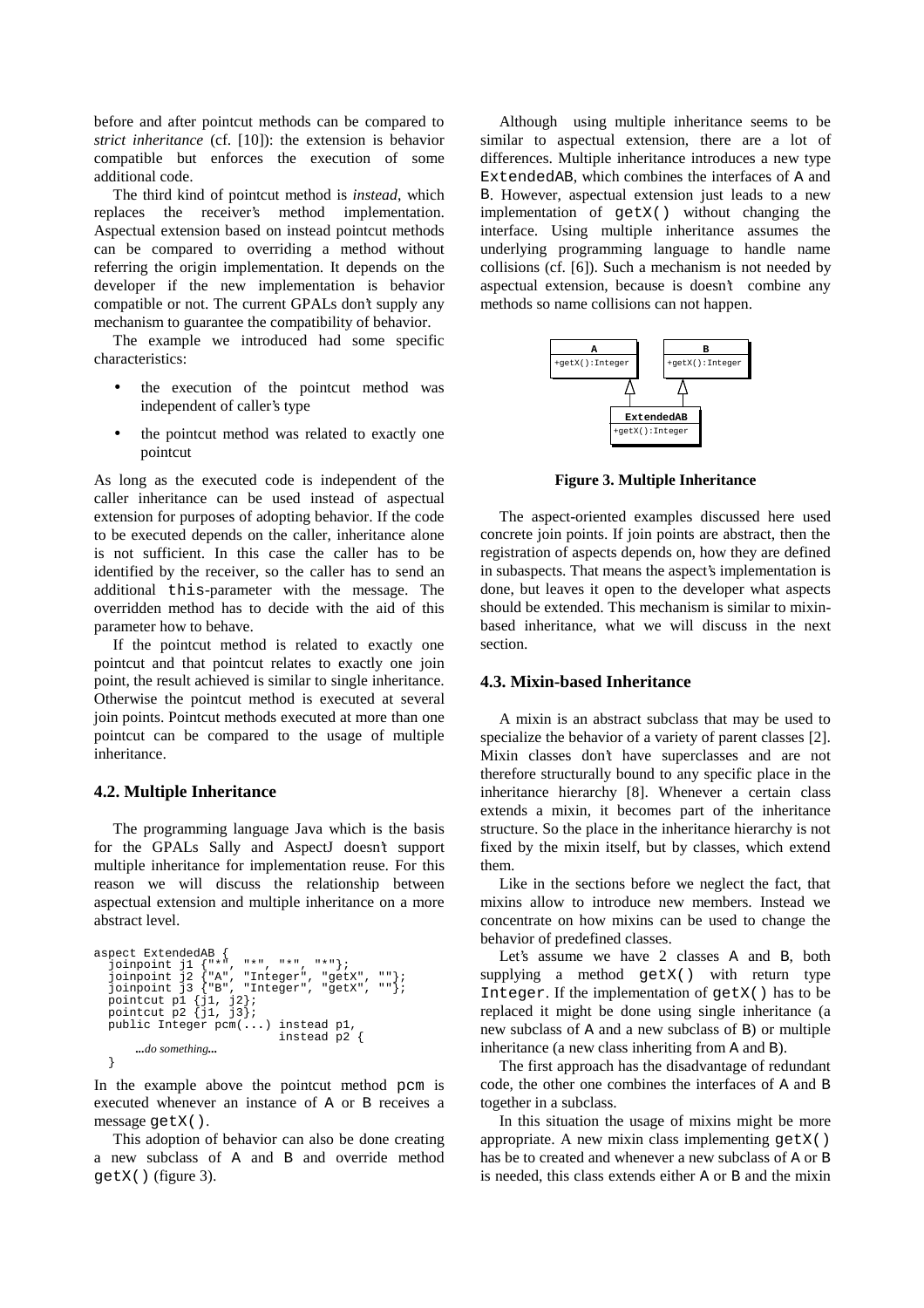class. The advantage of this approach is, that there is no redundant new implementation of getX() and the interface of the new type is not "wasted" with both interfaces of A and B.

The same result can be achieved using aspectual extension.

```
abstract aspect ExtendedAB {
 joinpoint j1 {"*", "*", "*", "*"};
 abstract joinpoint j2 {AspectIdentifier ai}
 {ci, "Integer", "getX", ""};
  pointcut p1 \{j1, j2\};
  public Integer pcm(...) instead p1 {
     ...do something...
   }
}
```
The code extract above shows how an abstract aspect, containing an abstract join point j2, may be used to overwrite the method getX() of some aspects. Which aspects it extends has to be specified by the developer by extending the aspects and defining the receiver's aspect name. If the developer wants to replace getX() of every instance of A, he has to set the abstract aspect identifier ai to A.

```
aspect ExtendedA extends ExtendedAB {
 joinpoint j2 \{ai="A"\};
}
```
While the previous sections discussed how aspectual extension may be used instead of inheritance we made here already use of the inheritance relationship between aspects. In the next section we will discuss this relationship in detail.

# **5. Inheritance between Aspects**

An aspect without join points, pointcuts and pointcut methods is equal to an object-oriented class. So an aspect's extension can access all resources defined in its upper aspect.

The question is, how the inheritance-relationship looks like in aspects having join points, pointcuts and pointcuts methods. We will begin our discussion with an example taken from AspectJ.

## **5.1. Extending Aspects in AspectJ**

AspectJ allows an aspect to extend another aspect. All members defined in an upper aspect are also part of its extension. The following example is similar to a code example in AspectJ.

```
aspect Trace {
  pointcut printouts():
       instanceof(HelloWorld) &&
       receptions(void printMessage ());
   static before(): printouts() {
     System.out.println("before");
   }
}
```
Whenever an instance of HelloWorld receives a message printMessage() the corresponding before pointcut method is executed. This aspect can be extended by another aspect Trace2.

```
aspect Trace2 extends Trace {
  static before(): printouts() {
     System.out.println("another before");
  }
}
```
The result of that extension is, that before an instance of HelloWorld receives a message printMessage(), the pointcut method of Trace2 and afterwards the pointcut method of Trace1 is executed.

Although this might be the expected behavior, there is a fundamental problem: there is no chance to redefine the behavior of the pointcut method in Trace. In other words: a once defined static pointcut method can never be adopted anymore.

The reason for this problem is, that AspectJ doesn't treat pointcut method as "usual" methods. They do not have a name. So there is no way to decide, if the developer wants to redefine the same pointcut method, or would like to introduce another one. He also has no possibility to add an aspectual extension to the pointcut method, because therefore a method name is needed. For this reason we recommend in our metamodel, that pointcut method extends method. and realized it in Sally.

If the developer overrides a pointcut method, the overridden method will be executed instead of the method inherited from the upper aspect. So on instance level it is clear what method has to be invoked. In this way it is also possible to override static pointcut methods in Sally.

# **5.2. Extending Aspects in Sally**

Sally allows like AspectJ to extend aspects. An aspect extending another one shares all of its resources. So attributes, methods, join points, pointcuts and pointcut methods defined in an aspect are also part of its descendent. A child of an aspect might also introduce new members.

It is possible to define abstract aspects, which can not be instantiated. Abstract aspects, which contain some predefined behavior, may contain abstract join points. So the developer extending the aspect is responsible for defining, at what join points the aspectual invocation happens.

Overriding pointcut methods is done in the same way like overriding methods in Java. A pointcut method overriding another one must have exactly the same signature.

Overriding static pointcut methods is handled in Sally as follows. Whenever a static pointcut method of an ancestor is overridden, the overriding method will be invoked instead of the overridden one. We think this